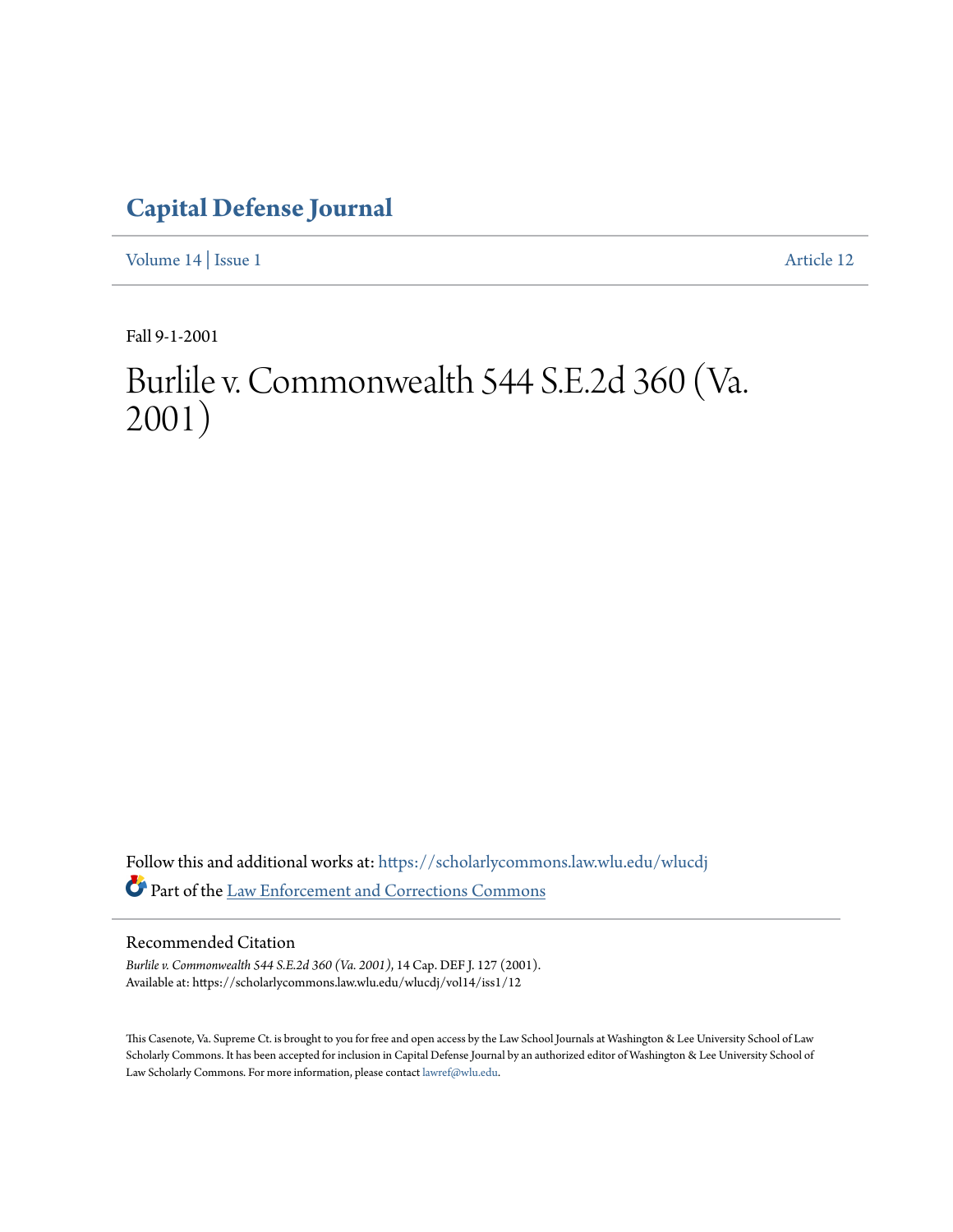### Burlile v. Commonwealth **544 S.E.2d 360** (Va. 2001)

#### *LFacts*

On October 14, 1997, Christopher Allen Burlile ("Burlile") fatally shot Richard Harris Jr. ("Harris").<sup>1</sup> Later that night, Burlile broke into a residence where he shot and killed Chakeisha Carter ("Carter").<sup>2</sup> On December 1, 1997, Burlile was indicted on two capital murder charges for the killing of Harris and Carter under Section 18.2-31(7) of the Virginia Code.' The Commonwealth subsequently obtained two additional indictments against Burile under Section 18.2-31(8) of the Virginia Code.<sup>4</sup> Prior to jury deliberation, Burlile and the Commonwealth moved jointly to "combine] for one transaction" the two sets of indictments.' A jury found Burlile guilty as charged and recommended a sentence of life imprisonment for each combined capital murder charge.<sup>6</sup> The trial court sentenced Burile in accord with the jury's recommendation.

Burile appealed to the Court of Appeals of Virginia, which affirmed his convictions. The Supreme Court of Virginia awarded Burlie an appeal limited to the issue of whether a jury must *find* that the defendant was a principal in the

2. *Id* On both occasions, another **man** accompanied Burlile. *Id*

**4.** *Bidi* 544 **S.E.2d** at 361;seVA.CODE **ANN. S** 18.2-31(8) (Nfichie Supp. 2001) (providing that "[tihe willful, deliberate, and premeditated killing of more than one person within a three-year period" constitutes capital nurder). The indictments are minor images of one another, except that the victims' names appear in a different order in each. Each reads, in part: "On or about October **15,** 1997, in the Gty of Richmond, CHRISTOPHER **ALLEN BURLULE** did feloniously, unlaw fully, willfully, deliberately, and with premeditation kill and murder one [victim 1] and within a three **(3)** )ear period, did kill and murder another, namely. [victim 2]." *BwMie,* 544 S.E.2d at 361.

**5.** *Id* at **362.** The frst combined indictment charged Burlile with "the capital murder of [Carter] and [Harris]" in violation of Section 18.2-31(7) of the Virginia Code. *Id The* second combined indictment charged Burlile with "the capital murder of [Carter] and [Harris]" in violation of Section **18.2-31(8)** of the Virginia Code. *Id*

<sup>1.</sup> Burlile v. Commonwealth, 544 **S.E.2d** 360, 361 (Va. 2001).

**<sup>3.</sup>** *Id; sm* VA. **CODE** ANN. **S** 18.2-31(7) (Michie Supp. 2001) (providing- that "[t]he willful, deliberate, and premeditated killing of more than one person as a part of the same act or transaction" constitutes capital murder).

**<sup>6.</sup>** *Id*

<sup>7.</sup> *Id*

<sup>8.</sup> Id. at 362-63. Burlile's petition for appeal presented three questions for review. Id. at 362. **The** first two regarded admission of evidence during the trial *Id The* third addressed the circuit court's failure to give Burlile's requested juryinstruction, which directed the jurythat "[t]o find the defendant guilky of capital murder, you must find that he was the triggerman in at least one of the murders." *Id*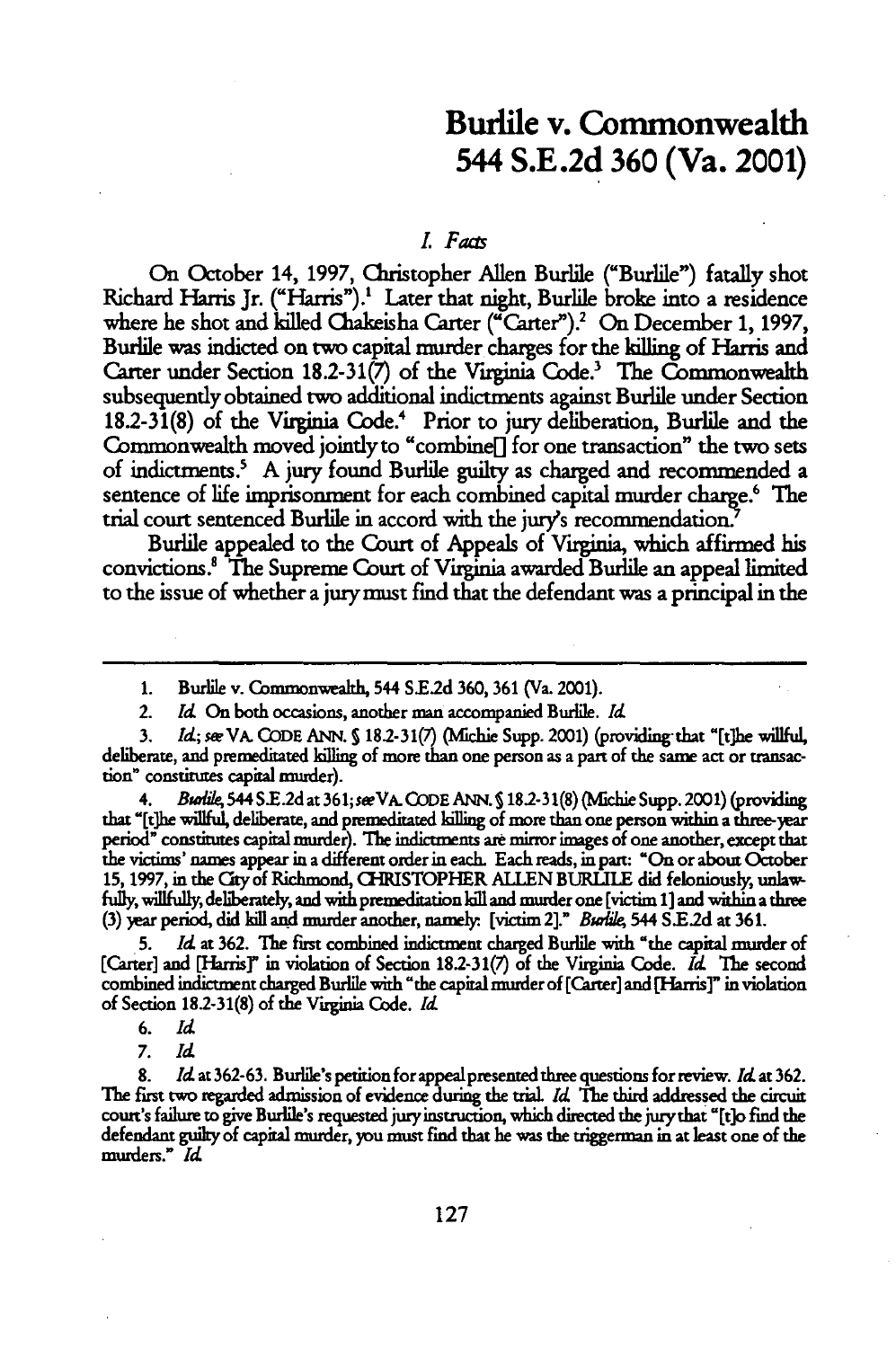first degree, or "triggerman," in each killing at issue in order to convict him of capital murder under Section **18.2-31(8)** of the Virginia Code.9

### *II.* Holding

The Supreme Court of Virginia held that "[Section] **18.2-31(8)** [of the Virginia Code] does not require proof that a defendant charged with capital murder, in the premeditated klling of more than one person within a three-year period, was a principal in the first degree in each murder referenced in the indictment."<sup>10</sup> The court further held that the jury need be instructed only that it must find that the defendant **was a** principal in the first degree in the principal murder charged and that he was at least an accomplice in the murder of one or more persons other than the principal murder victim within a three year period."

### *III. A ralysis* / Application in Virginia

Burile contended "that the language of **182-31(8)** of the Virginia Code is ambiguous because the phrase 'willful, deliberate, and premeditated' appears to relate to both the principal **murder** charged and the gradation crime on which the elevation to capital murder is based." **2** Burlile therefore argued that, in order to find the defendant guilty of the offense, the court must construe the statute as requiring the defendant to be a principal in the first degree in both the principal murder charged and the killing that constitutes the gradation crime.<sup>15</sup> Burlile supported this construction bydrawing a distinction between Section 18.2-31(8) and other capital murder offenses defined **by** gradation crimes." Section **18.2-** 31(8), Burlile argued, differs from other capital murder offenses defined by gradation crimes in that it does not require that there be a transactional nexus between the principal murder charged and the gradation crime.<sup>15</sup> Burlile urged that Section 182-31(8) be viewed as a "status" offense, meaning that the defendant's status is that of being the principal in the first degree in more than one murder within a three-year period. <sup>16</sup>

- **13.** *Bw i/k* 544 **S.E2d** at **365.**
- 14. *Id*

**15.** *Id;seeS* **182-31(8).** Burile conceded that whenatransactional nexus exists between the murder charged and the gradation crime, as with multiple muders as part of the same act or transaction or where **the** nraaio crime is robbery rape, or abduction, **dte** defendant need only be a principal in the first degree with respect to the principal offense. *Burlile*, 544 S.E.2d at 365.

**16.** *Id*

<sup>9.</sup> *Id* at 361; *sees* **18.2-31(8).**

**<sup>10.</sup>** *B, ile,* 544 S.E.2d at 365.

<sup>11.</sup> *d* at 365-66.

<sup>12.</sup> *Id* at **365;** seeS **182.-31(8).**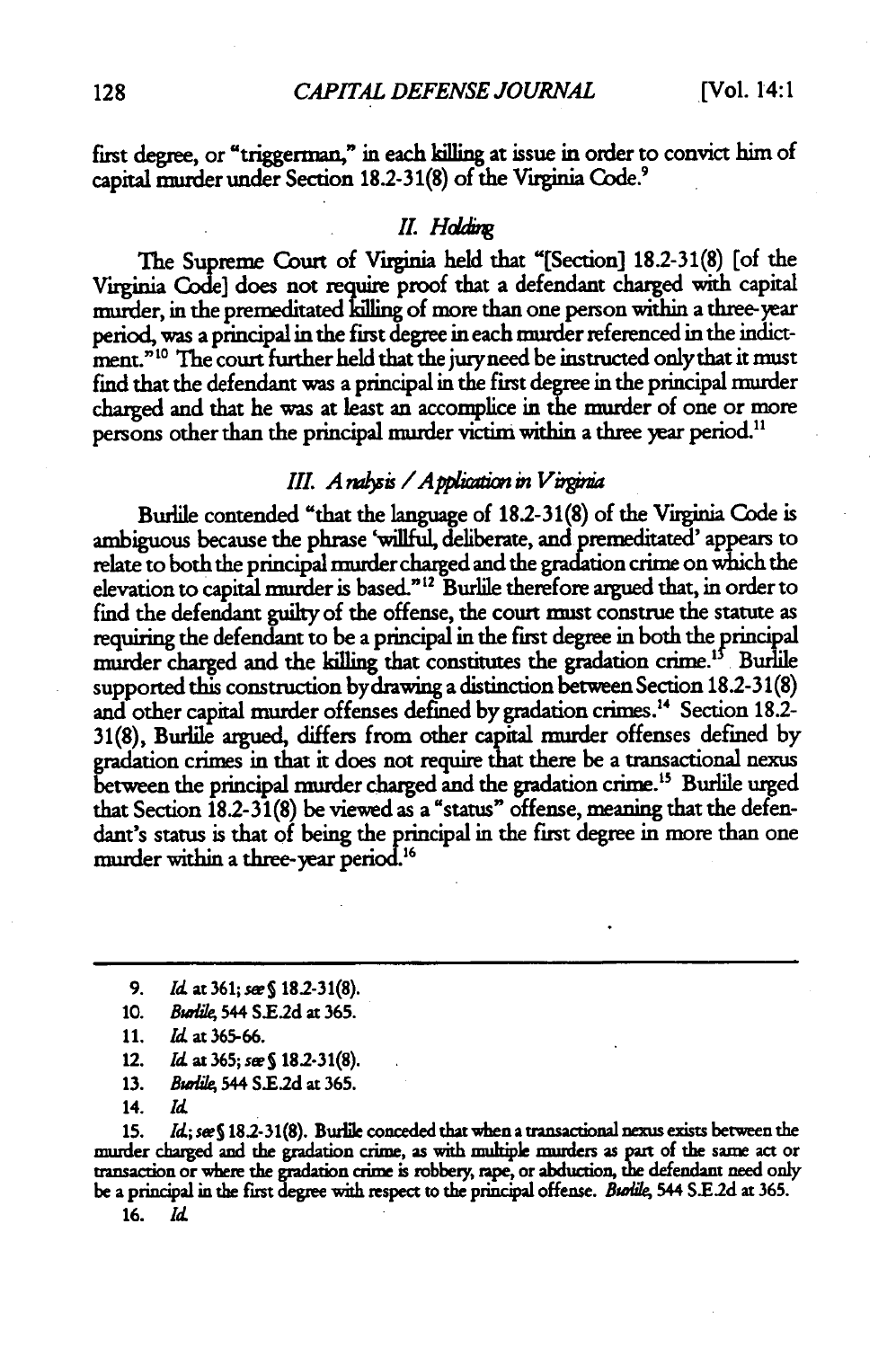The court, however, did not agree with Burlile's reading of the statute.<sup>17</sup> Citing *Bnley u* Commonuealth,<sup>18</sup> the court stated that with respect to capital murder offenses that included a gradation crime, Section 18.2-31 does not require proof that a defendant charged with the capital murder was also a principal in the first degree to the gradation crime." The court further noted that in applying the rationale of *Briley* to Section 18.2-31(7) it had specifically held that a defendant's culpability for the gradation crime of that subsection need only be that of "an accomplice in the murder of an additional person or persons as part of the same act or transaction.""0 In the court's view, the gradation crime in Section **18.2-** 31(7) is the defendant's killing more than one person as part of the same act or transaction, while the gradation crime in Section 18.2-31(8) is the defendant's killing more than one person within a three-year period.<sup>21</sup> Burlile has the effect of expanding the Supreme Court of Virginia's ruling in *Graham u Commonuealth* to include capital murder charged under Section 182-31(8) of the Virginia  $Code.<sup>22</sup>$ 

Jeffrey **D.** Fazio

**17.** *Id*

18. **273** S.E.2d **57** (Va. 1980).

19. Buie, 544 S.E.2d at **365;** see Briley v. Commonwealth, **273** S.E.2d 57, 63 (Va. 1980) (holding that Section 18.2-31 of the Virginia Code does not require proof that defendant charged with murder during commission **of rob** or rape was principal in the first degree to crimes of robbery or rape, but only that defendant was triggerman in the murder and an accomplice in the robbery or rape in order to convict him of capital murder).

20. *Burlile*, 544 S.E.2d at 365; see Graham v. Commonwealth, 464 S.E.2d 128, 130 (Va. 1995) (holding that defendant could be found gulty of capital murder under statute governing multiple murders as part of same act or transaction **when** he was triggerman in premeditated killing of one person, but was only an accomplice in killing of other person).

21. *Burlile*, 544 S.E.2d at 365.

22. Grahan <sup>464</sup>**S E.2d** 128.